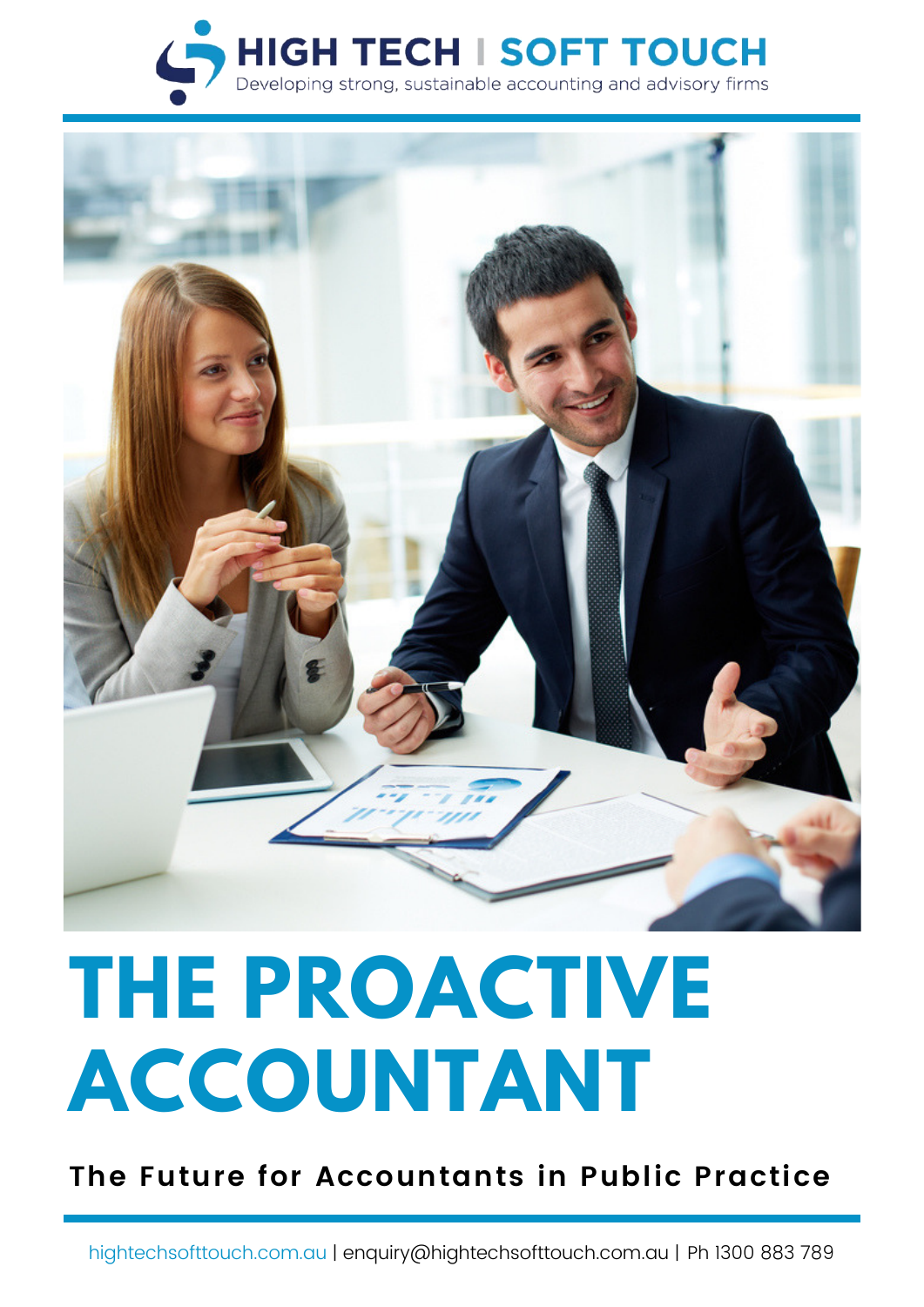## **THE FUTURE OF PUBLIC PRACTICE HAS ARRIVED**

Today, existing jobs are being redefined and new ones created as accounting firms seek to create greater efficiencies of production and better value of service. Accountants need a broad range of skills to succeed, with more emphasis on proficiency in personal leadership, communication and technology than every before.

The PROACTIVE ACCOUNTANT takes on responsibility for job budgets and workflow. They strive for stronger engagement with clients. They look for opportunities to develop their communication skills. They collaborate with colleagues and know how to work closely with their manager to achieve targets. Finally, they take control of their time and adopt a proactive approach to professional development.

## **WHAT'S THE COURSE ALL ABOUT?**

The PROACTIVE ACCOUNTANT self-paced eLearning course is designed to accelerate the process of developing the communication, workflow and organisational skills necessary for success in a technology-driven and client-focused environment.

We'll show your accountants how to really take control of their time, their clients and their workflow – to develop core skills of effective communication, workflow management, client relationship management, team collaboration and personal time and task management.

## **HOW DOES IT WORK?**

The PROACTIVE ACCOUNTANT course consists of 16 modules with clear learning objectives. Content includes [presentations,](http://www.hightechsofttouch.matrixlms.com/) workbooks, support materials and assessment tasks. Most importantly, learners develop their own professional development pathway using our SMART action planning template.

## **WHO'S IT FOR?**

This course is suitable for any accountant in public practice who wants to develop their personal leadership, communication and organisational skills. Learners range from new graduates to accountants who have recently completed their CA or CPA qualifications.

### For Registration Details <https://hightechsofttouch.com.au/product/the-proactive-accountant>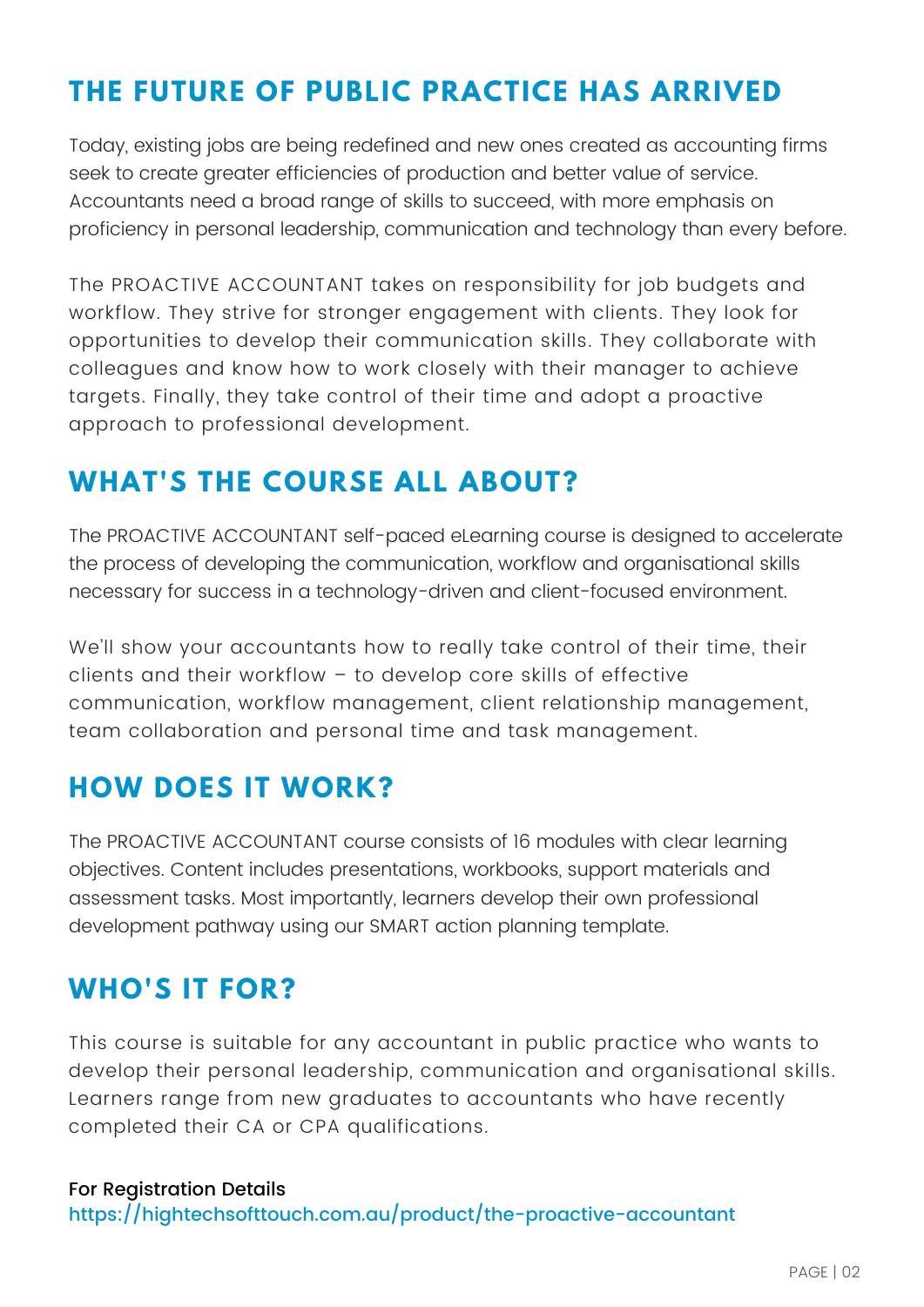## **COURSE CONTENT**

#### **A. Job budgeting and workflow management**

- How to understand service agreements and scope of work
- Develop and implement your job budgets
- Principles of effective WIP management
- Key workflow issues and solutions

#### **B. Client Engagement and Communication**

- Develop your personal client service charter
- Keys to effective written communication with clients
- Use active listening to understand client needs
- Beyond the numbers –from historical analysis to future focus

#### **C. Team engagement and support**

- What collaboration and team engagement is all about
- How to work effectively with administrative staff
- Keys to managing the relationship with your manager
- Keys to effective team meetings and projects

#### **D. Productivity and Professional Development**

- How to be really productive (it's not just about chargeable work)
- Keys to getting things done in a timely and effective way
- Develop your SMART action list for personal growth
- How to stay on track with your professional development

#### CPD - Each module is worth 2 CPD hours

All modules are structured with specific learning objectives and assessment tasks. Learners are expected to demonstrate that they understand learning objectives and can apply concepts through completion of the assessment tasks. A SMART action planning template is used to consolidate specific actions and to ensure that a timeframe for completion is established and followed. Regular review of progress is ensured through commitment to completing the course.

#### For Registration Details

#### <https://hightechsofttouch.com.au/product/the-proactive-accountant>